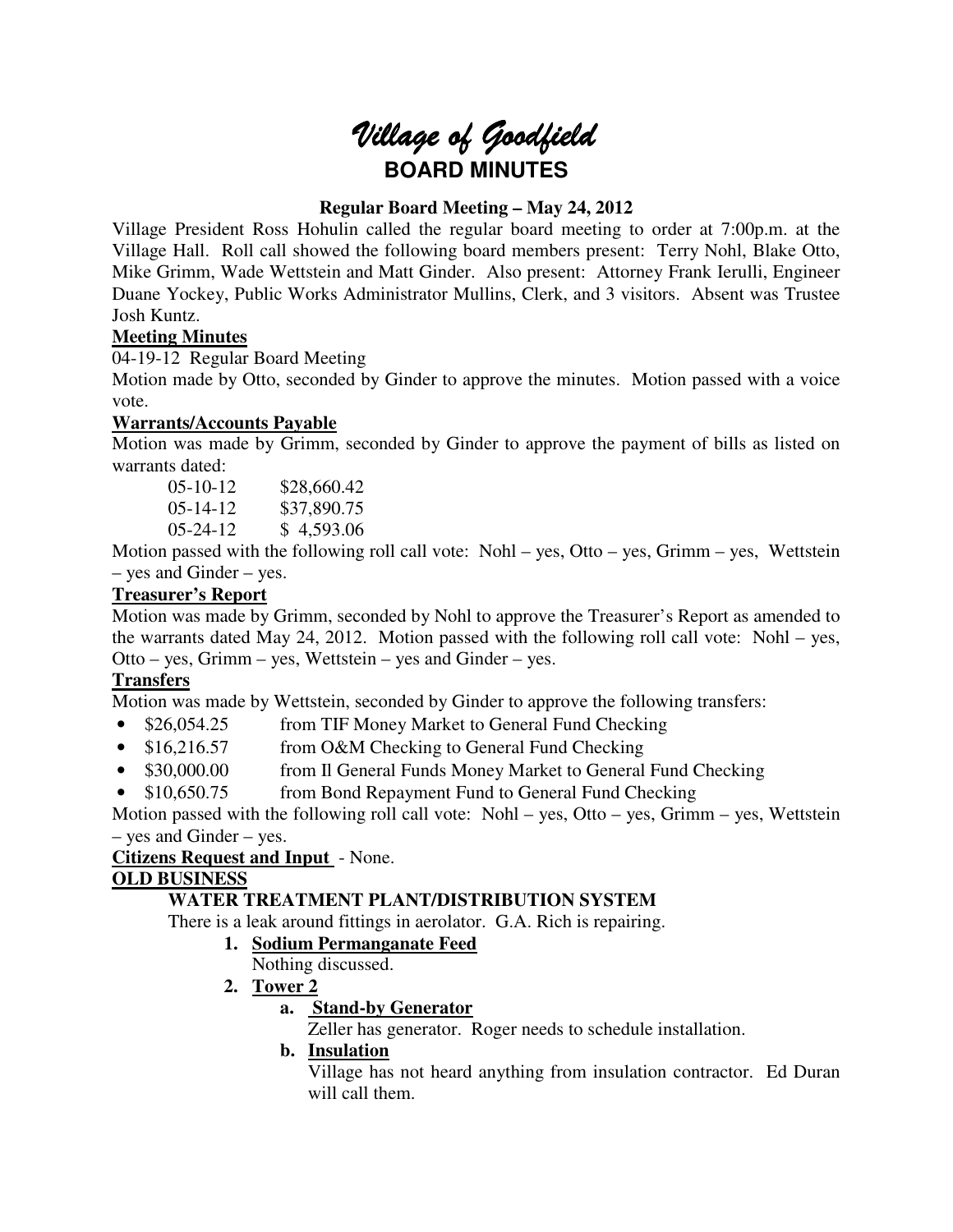#### **c. Cathodic Protection Contract**

Motion was made by Grimm, seconded by Ginder to approve \$660 contract for Cathodic Protection Contract. Motion passed with the following roll call vote: Nohl – yes, Otto – yes, Grimm – yes, Wettstein – yes and Ginder – yes.

#### **3. Tower 1**

Ed Duran is sending out requests for bids on blast and paint riser pipe on the inside and remove and replace insulation.

Need to put a support on the Expansion joint that was replaced on tower. This is something GA Rich could do.

## **4. East Martin Road**

GA Rich is re-doing the tests to send to EPA for water main installation.

#### **SEWER TREATMENT PLANT/DISTRIBUTION SYSTEM**

## **1. Rock Filter Installation**

Except for seeding the project is complete. Engineer Yockey presented pay request from Stark for \$37,278.31. Engineer recommends paying \$33,558.31 retaining \$3,720.00 until seeding is done. Motion was made by Otto, seconded by Wettstein to approve payment to Stark in the amount of \$33,558.31. Motion passed with the following roll call vote: Nohl – yes, Otto – yes, Grimm – yes, Wettstein – yes and Ginder – yes.

#### **2. STP Expansions**

Engineer Ed Duran is working with Surrender Tanden, EPA to get the Amended Facility Plan approved.

## **3. Trunk Sewer Improvements**

Village received two bids - Blunier Excavating for \$6500.00 and Hoerr Construction for \$16,300.00 to clear brush along the trunk sewer line. Motion was made by Wettstein, seconded by Grimm to approve Blunier Excavating bid of \$6500.00. Motion passed with the following roll call vote: Nohl – yes, Otto – yes, Grimm – yes, Wettstein – yes and Ginder – yes.

# **4. Replace Electrical Equipment at STP Lift Station**

Nothing discussed.

**Payment of outstanding invoices upon request of Village Engineer – None.** 

#### **CNH Sewer Easements**

CNH contacted Attorney Ierulli and changed corporate name but the easements have not been executed yet.

#### **Executive Session – 2(c-11) under the Open Meetings Act to discuss pending litigation**

There was no Executive Session.

#### **Board of Appeals**

President Hohulin would like to approve the following Goodfield residents for the Board of Appeals Committee: Scott Turk (Chairman), Loren Kaiser, Chris McDonald, Ken Knapp, Andy Bauman, Greg Wagner and Jack Kuntz. Motion was made by Nohl, seconded by Otto to approve this committee. Motion passed with the following roll call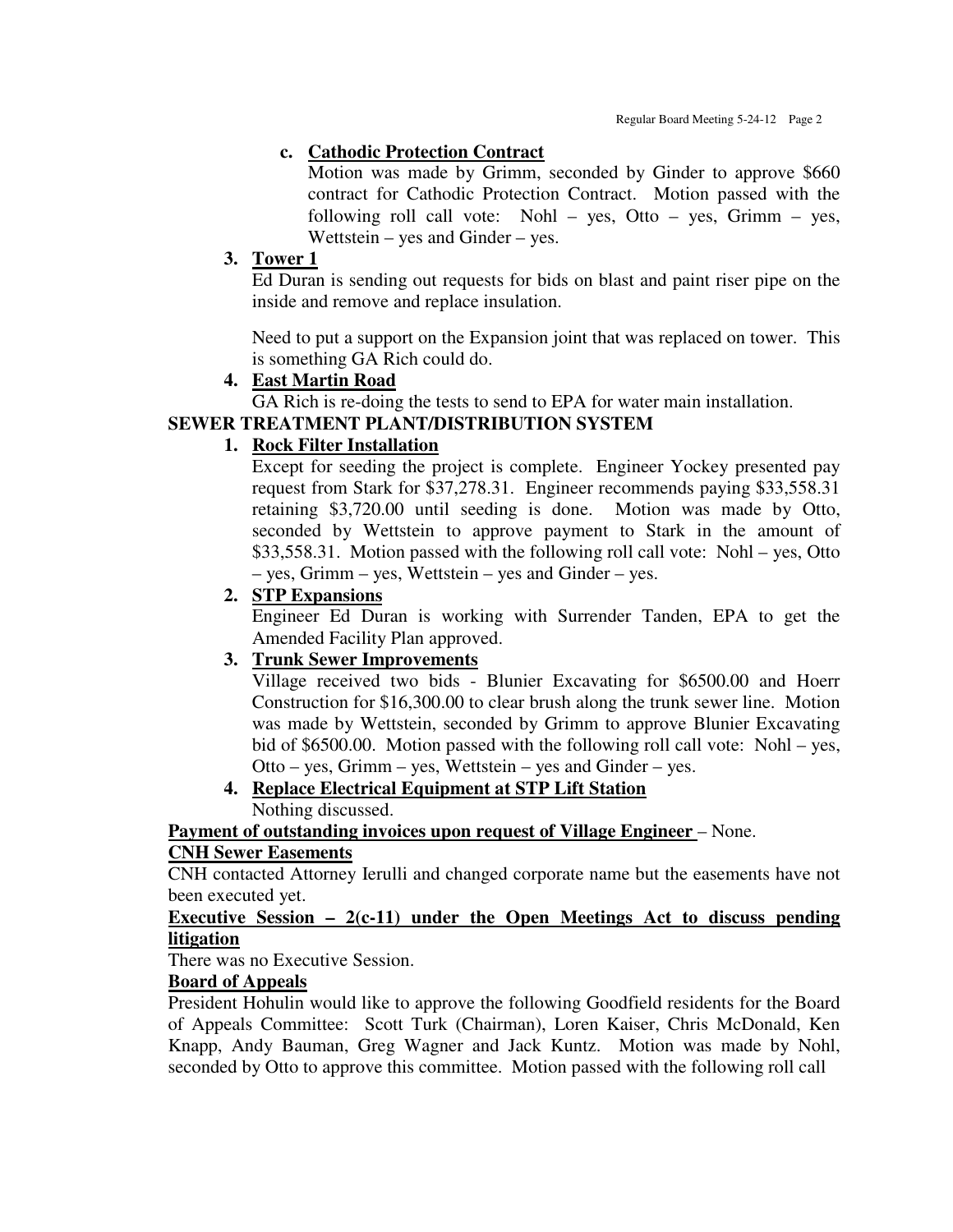vote: Nohl – yes, Otto – yes, Grimm – yes, Wettstein – yes and Ginder – yes. Attorney Ierulli will draft a job description/plan for this committee.

## **CNH**

Engineer Yockey has reviewed and approved the construction plans. Ed Duran is going to review CNH pumping station records with Roger and Josh to see if there is excess flow.

## **Goodfield Business Park**

Engineer Yockey was contacted by PJ Hoerr stating they want to begin grading now. If more than 1 acre is disturbed then storm water pollution prevention plan must be applied for. Parson's will be submitting an amended preliminary plat in the future. Engineer Yockey is concerned with sewer capacity for phase II.

## **Norfolk & Southern Railroad**

## Railroad Track Repair

IDOT and Norfolk Southern had stalled in agreeing on fixing the railroad tracks. In the meantime Aaron Tolliver, of the IL Commerce Commission Rail Safety Section, has recently been brought into the complaint regarding the crossing. Since the ICC has some regulatory authority over railroads that IDOT does not he has notified Norfolk Southern to proceed with the preparations for installing their asphalt and rail seal surface as soon as they can. Trustee Wettstein said he was contacted by Randy Hopper with the railroad and told the concrete rails are on order and that it will be done this summer.

## **IDOT Traffic Detour for Railroad Track Repair**

IL Commerce Commission said state has to pay detour then the Village can reimburse them.

## **Vermeer/Road Work**

Vermeer has asked Duane to design grading drainage plan at old Stuckey's.

## **NEW BUSINESS**

## **Storm Sirens Reprogramming**

Frequencies on radios have to be changed. Cost is \$350 for each storm siren. Motion was made by Wettstein, seconded by Grimm to approve changes. Motion passed with the following roll call vote: Nohl – yes, Otto – yes, Grimm – yes, Wettstein – yes and Ginder yes.

## **Village Website Statistics**

Trustee Mike Grimm informed the Board of Google Analytics. A site that gives a visitors overview of the website.

## **Paul Wever - Pallet Business**

Chip Energy has received a grant and will be building soon. The building will be built to handle 100 tons/day. Chip energy makes mulch, horse bedding and, erosion control socks and coal combustion fuel. The new facility will be on an additional acre and pile should be reduced to 1/10 of what the pile is now.

## **Budget/Appropriation**

There will be a Finance Committee Meeting on 6-26-12 at 6:00p.m. at the Village Hall to discuss budget and appropriations.

## **IL Capital Grant**

The Village of Goodfield has been approved for \$30,000.00 for use for sewer plant. Paperwork will be completed and sent back in.